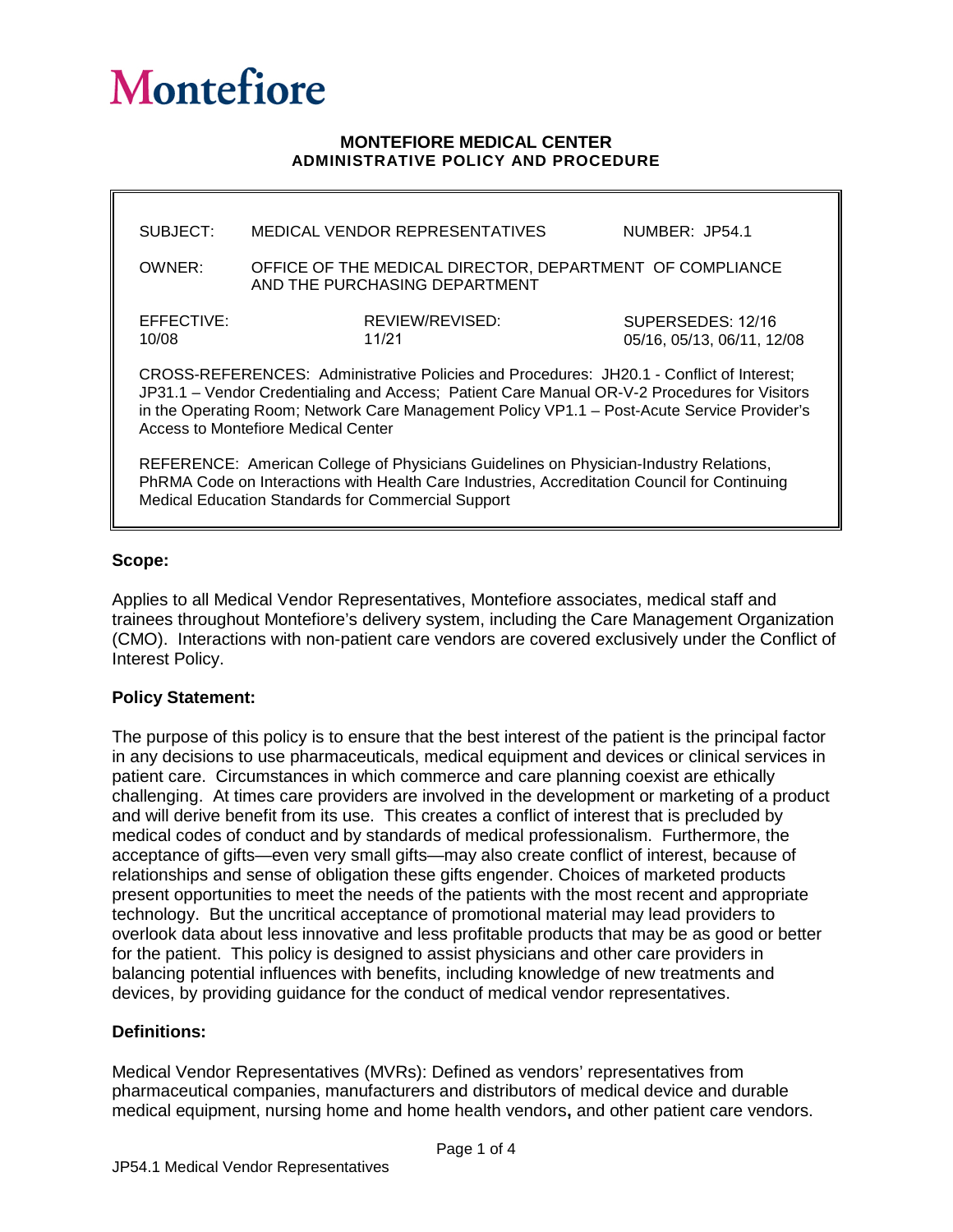## **PROCEDURE FOR VENDOR REGISTRATION:**

- 1. All Medical Vendor Representatives must be approved and pre-registered prior to seeking access to any Montefiore site. Access is sought on a per visit basis or as a standing appointment for a specific period of time, at the discretion of the specific clinical or administrative department and as approved as follows:
	- i. Pharmaceutical Vendors: The Pharmacy Department is responsible for screening and approval of all pharmaceutical representatives;
		- 1. Pharmacy Sales Representatives are not permitted on Montefiore premises, unless to meet with the Director of Pharmacy or Designee. Pharmaceutical Scientific Liaisons, or other similar position whose specific job responsibilities explicitly prohibit the detailing of medications, may be permitted to have access to Montefiore with appropriate approval.
	- ii. Medical Device Vendors: The Purchasing Department will screen and approve medical device representatives;
	- iii. Durable Medical Equipment, Home Health and Nursing Home Vendors: The Care Management Organization (CMO) will screen for approval of these representatives, except that Montefiore Home Health will screen and approve its own related vendors;
	- iv. Post-Acute Service Providers: All liaisons from post-acute service providers must comply with the provisions contained in the Network Care Management policy VP1.1, Post-Acute Service Provider's Access to Montefiore Medical Center.
	- v. Other: Other patient care vendors not explicitly covered above are obligated to comply with the policy and procedures for vendor registration.
	- b. The above departments are responsible for ensuring that the Medical Vendor Representatives receive a copy of the application package, including but not limited to this policy and procedure, and that they sign an attestation that they have read and will abide by the conditions outlined. MVRs are responsible for signing and submitting this attestation to the appropriate department annually.

## **VENDOR ACCESS AND AUTHORIZATION:**

- 1. MVRs must enter through one of the following entrances:
	- $\bullet$  East 210<sup>th</sup> Street at the Moses Campus
	- The MAP building at the Moses Campus
	- Eastchester Road at the Weiler Campus
	- East 233<sup>rd</sup> Street at the Montefiore North Campus
	- Fordham offices-- home health MVRs only
	- No access is allowed through the CHAM, Gunhill Road or other Montefiore entrances.
- 2. Montefiore shall not grant access to former Montefiore associates now acting in a MVR capacity without explicit approval of the Department of Compliance.
- 3. MVRs are not authorized to be present on any Montefiore Medical Group (MMG) site, unless written permission is received in advance from the MMG Director of Clinical Services.
- 4. MVRs are not permitted in any patient care area, including waiting rooms, inpatient units or faculty practice sites, unless to provide in-service training on devices or other equipment and then, only by appointment and with the appropriate approval.
- 5. MVRs may not loiter in common hospital areas, such as lobbies, cafeterias, Medical Library, etc, for the purpose of initiating unsolicited contact with health care professionals and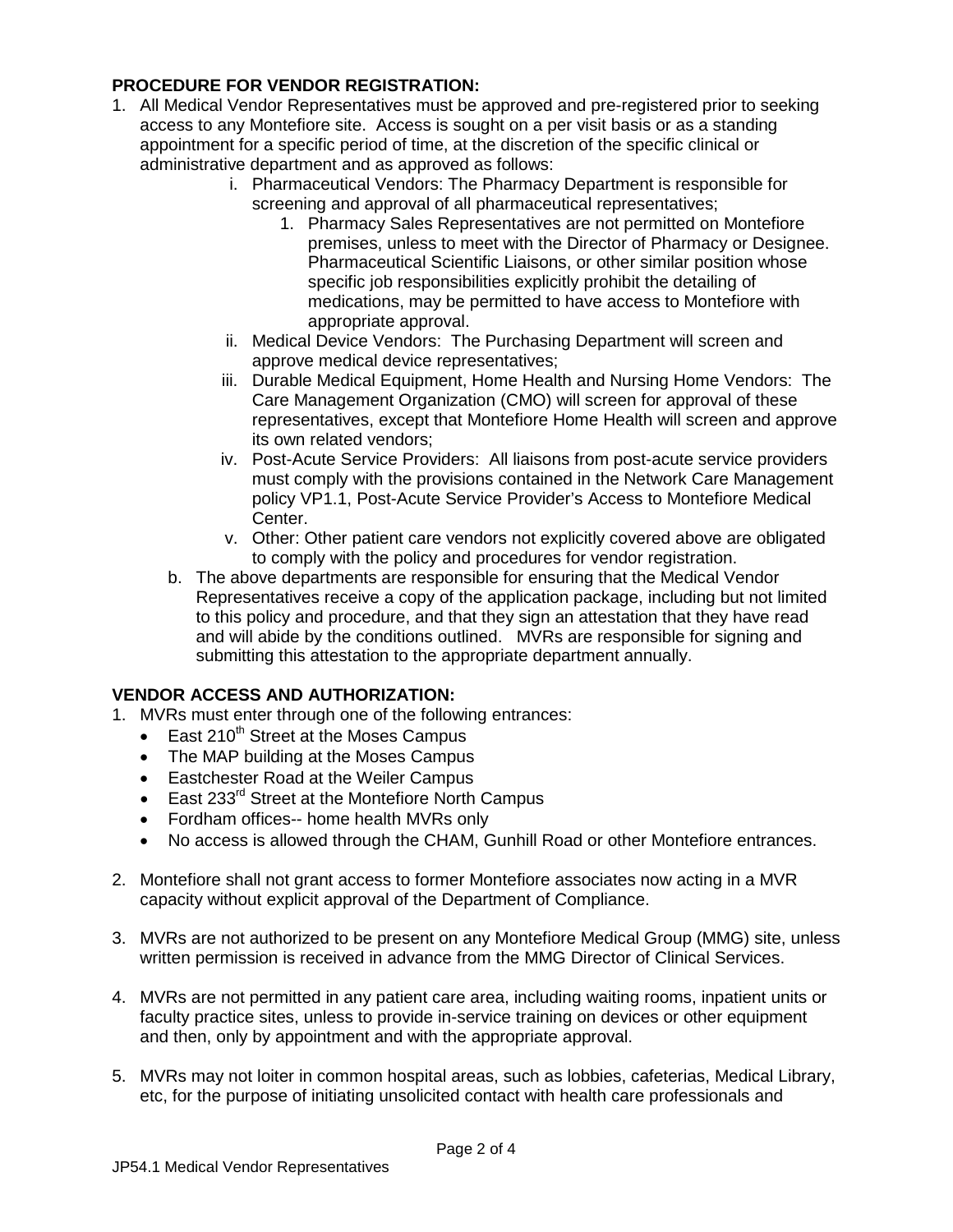detailing products. Under no circumstances may MVRs initiate contact with housestaff or medical students on Montefiore premises.

- 6. Access to patient information:
	- a. MVRs will not be permitted access to any patient information, clinical data or billing information. Montefiore associates and medical staff shall not provide such information to MVRs. In the event that provision of such information is required for patient care reasons, patient consent to release information to the MVRs shall be sought in all instances.
	- b. Proprietary information related to prescribing practices, product consumption or prices may not be provided to MVRs except by individuals authorized by Montefiore to negotiate contracts.

# **VENDOR OBLIGATIONS AND AUTHORIZED ACTIVITIES:**

- 1. Medical Vendor Representatives will abide by the policies and procedures of Montefiore Medical Center, including the determinations of the Pharmacy and Therapeutics Committee and the Medical Device Committee, the Medical Staff By-laws and Rules and Regulations. MVRs are not permitted to promote medications, supplies or equipment contrary to Montefiore policies or guidelines as approved by medical center committees.
- 2. MVRs are required to wear their ID at all times when on Montefiore premises. They must also wear a Photo ID issued by their employer. MVRs are required to return their Montefiore ID badge to Security in the event they leave their job or they no longer require access to Montefiore premises for any reason.
- 3. Authorized MVRs are only permitted to discuss drugs available through the Montefiore Hospital Formulary. Distribution of literature or promotional materials for non-formulary products to the house staff or the Medical Center community at large is prohibited. Authorized MVRs may, however, discuss non-formulary products with healthcare professionals during office appointments arranged in advance, provided, however, that all promotional literature and materials being detailed are first provided to and approved by the Department of Pharmacy prior to any discussions.
- 4. New drugs for consideration by the Pharmacy & Therapeutics (P&T) Committee shall be discussed with the Director of Pharmacy Services or designee. The Director of Pharmacy may then schedule a discussion of the new drug for addition to the Formulary on the agenda of the P&T Committee meeting after completion of the application process. No statement may be made to any health care professional as to the availability of a product/medication at Montefiore until such time as it has been approved by the P&T committee.
- 5. Sample medications and/or devices are not permitted at all and may not be distributed or left in any area within Montefiore Medical Center. In rare circumstances, a sample may be permitted if approved by the Director of Pharmacy or other authorized party.
- 6. MVRs are not permitted to solicit business via displays or organize gatherings of the professional staff for the purpose of presenting their products; nor may a representative post any brochures, notices, or promotional material in any part of Montefiore. Appropriately scheduled in-services or educational programs, such as for approved devices, must be coordinated and approved by the departmental supervisor.
- 7. No food shall be provided by a MVR at any educational program offered at Montefiore.
- 8. No gifts or inducements of any kind, even of nominal value, may be distributed by Medical Vendors Representatives on Montefiore premises. Examples of banned items include pens,